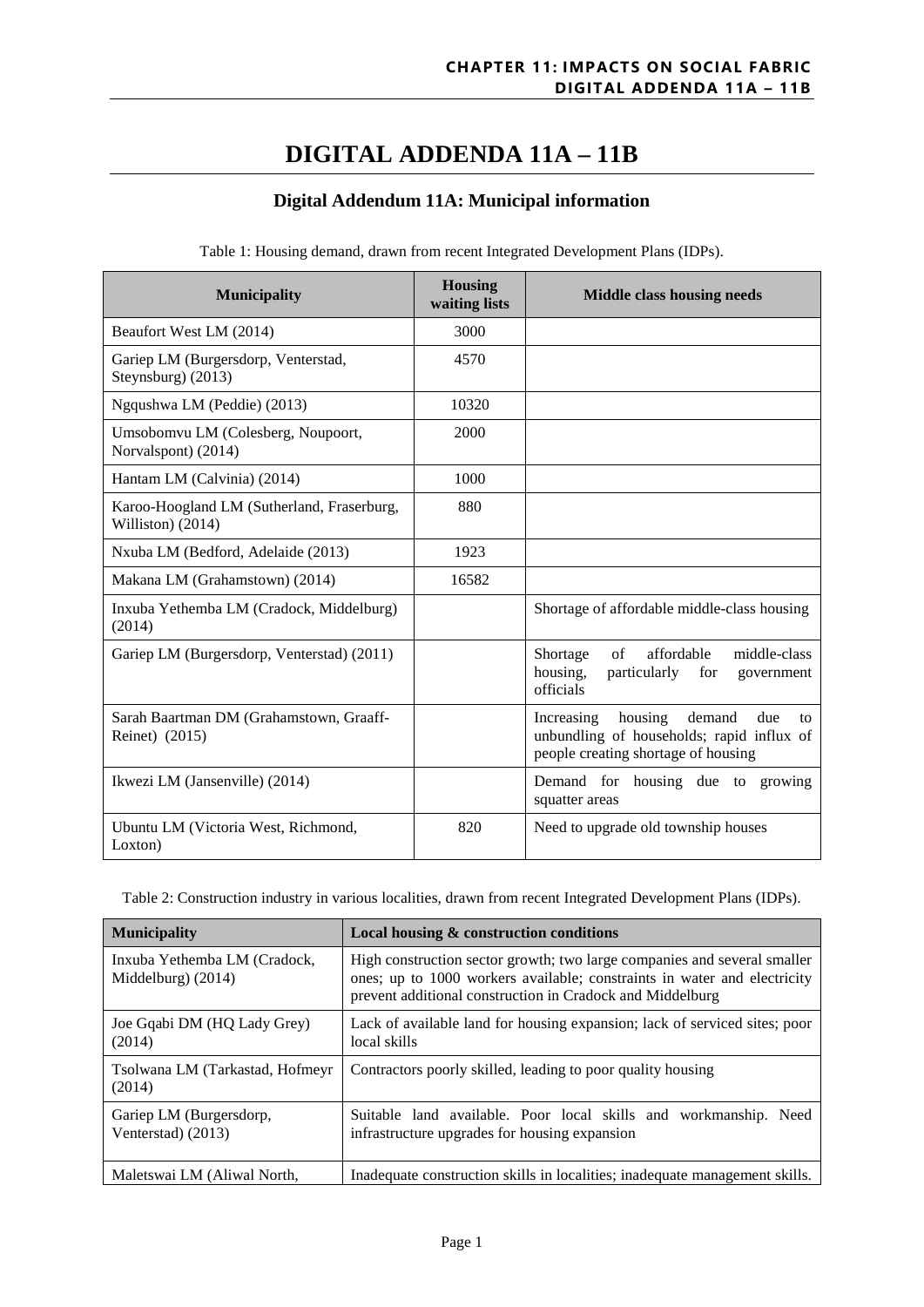| <b>Municipality</b>                                             | Local housing & construction conditions                                                                                                                                          |
|-----------------------------------------------------------------|----------------------------------------------------------------------------------------------------------------------------------------------------------------------------------|
| Jamestown) $(2014)$                                             | Contractors suffer from late payments by public authorities                                                                                                                      |
| Sarah Baartman DM<br>(Grahamstown, Graaff-Reinet)               | Insufficient land available                                                                                                                                                      |
| Pixley ka Seme DM (HQ De Aar)<br>(2014)                         | Lack of public funding for housing                                                                                                                                               |
| Camdeboo LM (Graaff-Reinet)<br>(2015)                           | Delays in housing expansion due to EIAs, title deeds, delays in release of<br>public funding; hence growing backlog                                                              |
| Makana LM (Grahamstown)<br>(2014)                               | Rapid growth in informal settlements, hence demand for formal housing                                                                                                            |
| Karoo-Hoogland LM (Sutherland,<br>Fraserburg, williston) (2014) | Delays in securing land, providing services and doing transfers of titles                                                                                                        |
| Chris Hani DM (2014)                                            | In traditional areas, land is available, but informal land tenure is<br>problematic                                                                                              |
| Emalahleni LM (Lady Frere,<br>Dordrecht) (2014)                 | Informal land tenure is problematic, so no development possible.<br>Urbanisation causes sprawling informal settlement with slums, traffic<br>congestion and illegal developments |

Table 3: Municipal housing management capacity, drawn from recent Integrated Municipal Plans.

| <b>Municipality</b>                                             | Housing and construction capacity                                                                                                                              |
|-----------------------------------------------------------------|----------------------------------------------------------------------------------------------------------------------------------------------------------------|
| Tsolwana LM (Tarkastad,<br>Hofmeyr) $(2014)$                    | No housing department at municipality; housing managed by Community<br>Services Directorate. Depends on province and private sector. No in-<br>house capacity. |
| Pixley ka Seme DM (HQ De Aar)                                   | Lack of housing skills in eight local municipalities                                                                                                           |
| Karoo-Hoogland LM (Sutherland,<br>Williston, Fraserburg) (2014) | No housing administration capacity                                                                                                                             |
| Emalahleni LM (Dordrecht, Lady<br>Frere $(2014)$                | Very little town planning capacity; the single town planner is overworked<br>and processes are slow                                                            |

Table 4: Crime trends in the study area, based on information in recent Integrated Development Plans (IDPs).

| <b>Municipality</b>            | Drug- and<br>alcohol-<br>related<br>crimes                                                                                                       | <b>Sex-related</b><br>crimes                         | <b>Property</b><br>crimes | <b>Murder</b><br>and assault | <b>Sense of</b><br>security       | <b>Policing</b><br>capability |
|--------------------------------|--------------------------------------------------------------------------------------------------------------------------------------------------|------------------------------------------------------|---------------------------|------------------------------|-----------------------------------|-------------------------------|
| Ngqushwa LM<br>(Peddie) (2013) | Highest<br>category of<br>crimes in the<br>area:<br>Murder,<br>assault.<br>fights<br>and<br>stabbing<br>result<br>from<br>people near<br>taverns | Increasing<br>slightly;<br>increase in<br>child rape | Declining<br>slightly     | Declining<br>slightly        | Community<br>expressed<br>concern |                               |
| Nkonkobe LM<br>(Fort Beaufort) |                                                                                                                                                  | Steady<br>increase                                   | Slight<br>decline         | Slight<br>decline            |                                   |                               |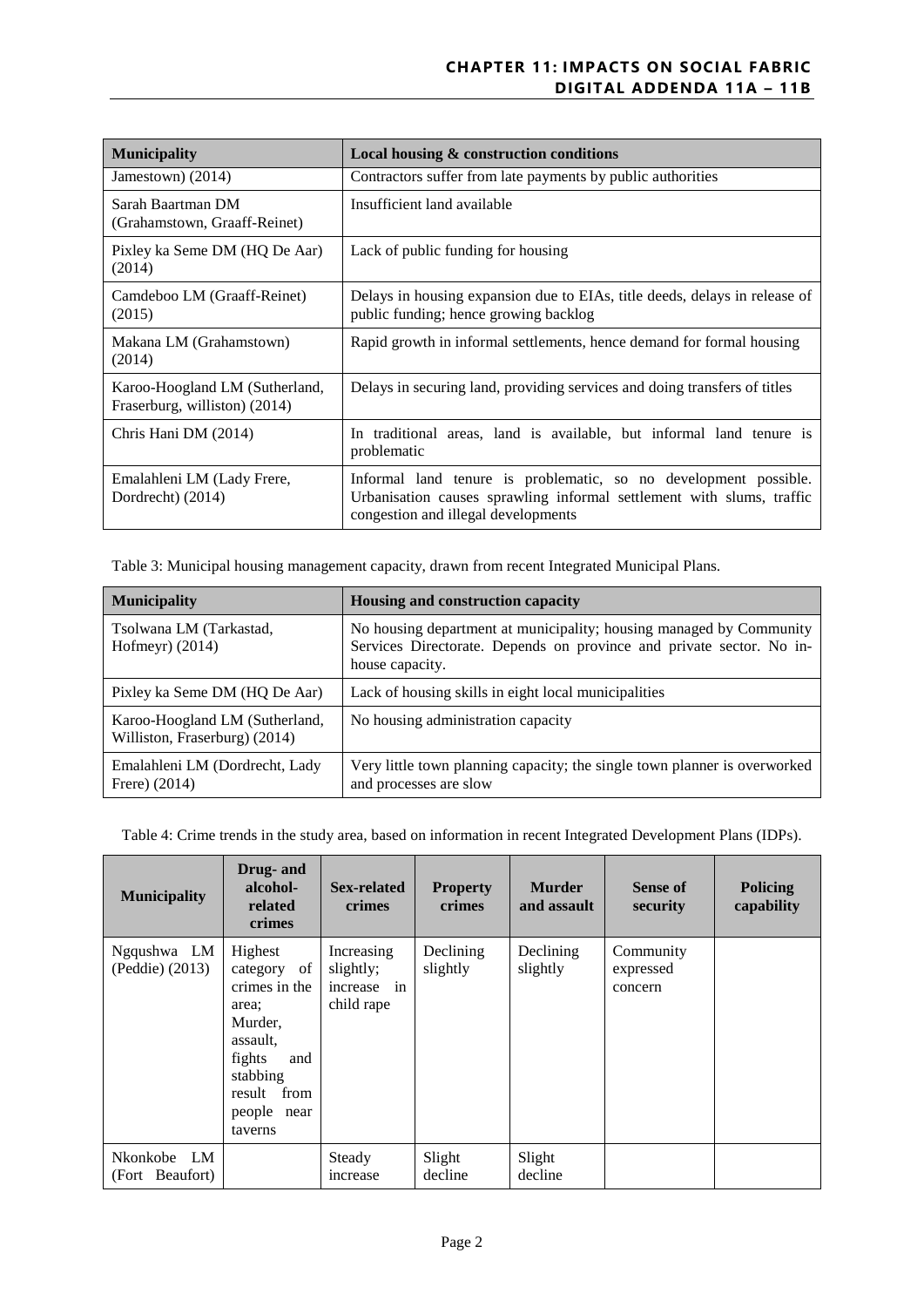| <b>Municipality</b>                                       | Drug- and<br>alcohol-<br>related<br>crimes               | <b>Sex-related</b><br>crimes | <b>Property</b><br>crimes                               | <b>Murder</b><br>and assault | <b>Sense of</b><br>security  | <b>Policing</b><br>capability                                                              |
|-----------------------------------------------------------|----------------------------------------------------------|------------------------------|---------------------------------------------------------|------------------------------|------------------------------|--------------------------------------------------------------------------------------------|
| (2015)                                                    |                                                          |                              |                                                         |                              |                              |                                                                                            |
| Maletswai<br>LM<br>(Aliwal North,<br>Jamestown)<br>(2014) | Increased<br>levels                                      |                              |                                                         |                              | Grave concern                | Insufficient<br>police stations                                                            |
| Pixley ka Seme<br>DM (De Aar)<br>(2014)                   | High levels                                              | High levels                  | <b>Not</b><br>very<br>high                              | <b>Not</b><br>very<br>high   | Communities<br>are concerned | Insufficient<br>police stations                                                            |
| Central<br>Karoo<br>DM<br>(Beaufort<br>West) (2015)       | Significant<br>increase                                  | Significant<br>increase      | Increasing                                              | Increasing                   |                              |                                                                                            |
| Laingsburg LM<br>(2013)                                   |                                                          |                              | All increasing, but this may be due to better reporting |                              |                              |                                                                                            |
| Prince<br>Albert<br>LM(2014)                              | Significant<br>increase                                  |                              |                                                         |                              | Communities<br>concerned     |                                                                                            |
| <b>Breede</b><br>Valley<br>LM (Worcester)<br>(2014)       | Significant<br>increase                                  | Varying<br>rate              |                                                         | Decreasing                   |                              |                                                                                            |
| Witzenberg LM<br>(Tulbagh)                                | Significant<br>increase                                  | Significant<br>increase      | Decreasing                                              | Decreasing                   |                              |                                                                                            |
| LM<br>Nxuba<br>(Adelaide,<br>Bedford) (2013)              |                                                          | Prevalent                    | Prevalent                                               |                              |                              |                                                                                            |
| Amathole<br>DM<br>(2014)                                  | Serious<br>levels,<br>linked<br>to<br>illegal<br>taverns |                              |                                                         |                              |                              | Lack<br>of<br>capacity<br>in<br>local<br>municipalities<br>to<br>pass<br>alcohol<br>bylaws |
| Chris Hani DM<br>(2014)                                   |                                                          | Serious<br>levels            | Serious<br>levels                                       |                              |                              | Insufficient<br>jails                                                                      |
| LM<br>Tsolwana<br>(Tarkastad,<br>Steynsburg)<br>(2014)    | Serious<br>levels                                        |                              |                                                         |                              |                              |                                                                                            |
| Camdeboo LM<br>(Graaff-Reinet)<br>(2015)                  | Increasing                                               | Increasing                   | Increasing                                              | Increasing                   | Very<br>concerned            | Ineffective<br>policing                                                                    |
| LM<br>Ikwezi<br>(Jansenville)<br>(2014)                   | Increasing                                               | Prevalent                    |                                                         | Significant<br>levels        |                              |                                                                                            |
| Umsobomvu<br>LM (Colesberg)<br>(2014)                     |                                                          |                              |                                                         |                              |                              | Insufficient<br>police stations                                                            |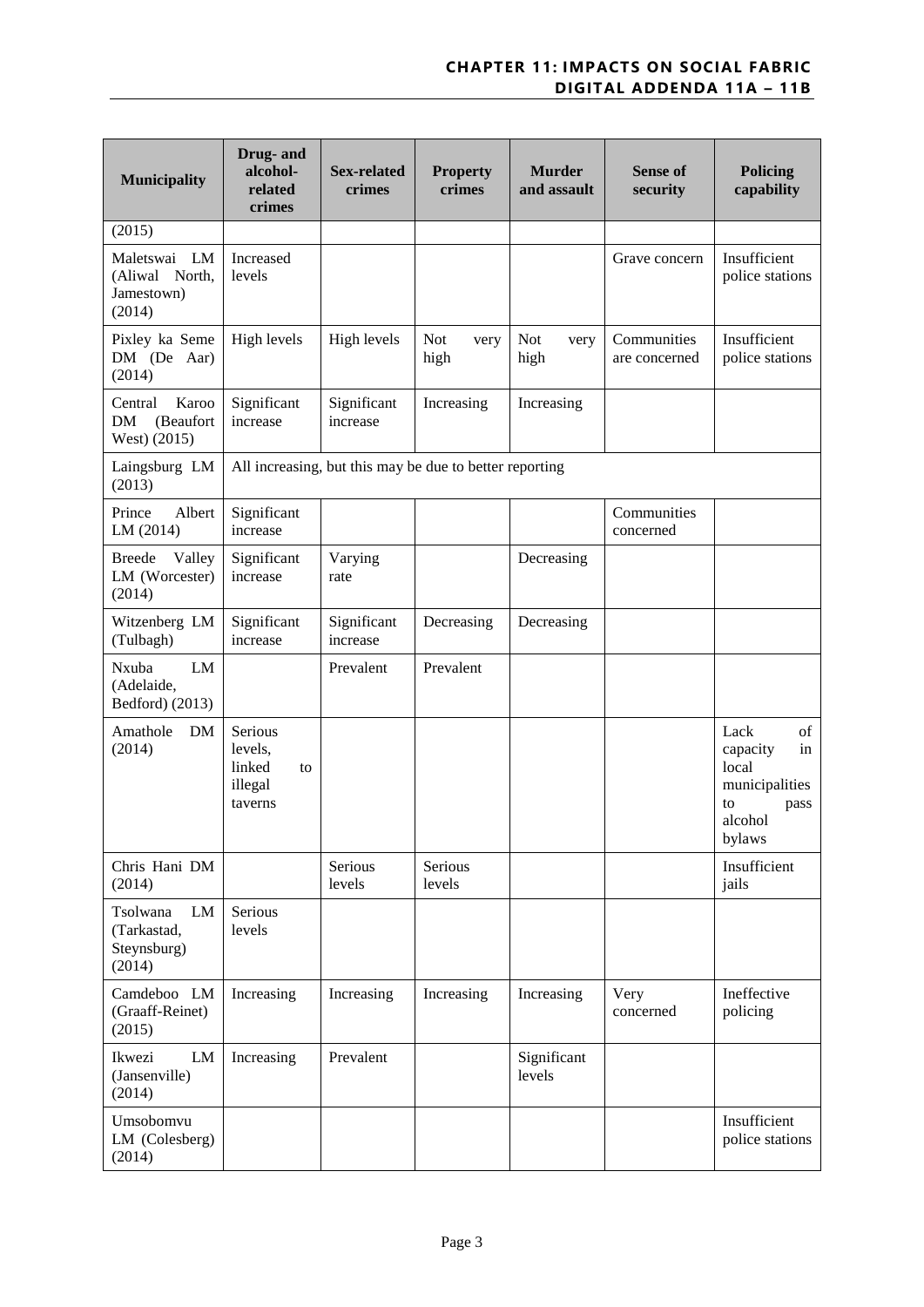| <b>Municipality</b>                                  | <b>Traffic concerns</b>                                                                   | <b>Traffic enforcement capability</b>                                                          |
|------------------------------------------------------|-------------------------------------------------------------------------------------------|------------------------------------------------------------------------------------------------|
| Chris Hani DM                                        | High traffic volumes; Limited traffic<br>calming measures in areas with high<br>accidents | Low visibility of traffic police and law<br>enforcement                                        |
| Emalahleni LM<br>(Dordrecht and Lady<br>Grey) (2014) | Heavy traffic flow and accidents on<br>gravel roads                                       | Have recently appointed two traffic<br>officers for the first time                             |
| Tsolwana LM<br>(Tarkastad,<br>Steynsburg $(2014)$    | R61 notorious for serious accidents                                                       | Four traffic officers recently qualified                                                       |
| Gariep LM<br>(Burgersdorp) (2013)                    |                                                                                           | Three traffic officers now employed;<br>vehicle testing station not functional                 |
| Sarah Baartman DM<br>(2015)                          |                                                                                           | Has created a road accident GIS to<br>devise traffic programmes                                |
| Sundays River LM<br>(Kirkwood) (2013)                | Fairly high levels of accidents                                                           | By-laws regarding stray animals not<br>enforced                                                |
| Kareeberg LM<br>$(Carnarvon)$ (2014)                 |                                                                                           | traffic capability<br>No.<br>relies<br>$\overline{\phantom{m}}$<br>on<br>provincial department |

Table 5: Traffic concerns in selected localities, drawn from recent Integrated Development Plans (IDPs).

Table 6: Public safety posts and public safety vacancies, 2014. **(***Source***:** *[www.localgovernment.co.za](http://www.localgovernment.co.za/)***)** 

|                          | <b>Public safety positions 2014</b> | <b>Public safety vacancies 2014</b> |
|--------------------------|-------------------------------------|-------------------------------------|
| Inkwanca LM (Molteno)    | $\mathbf{0}$                        | $\mathbf{0}$                        |
| Nxuba LM (Bedford)       | $\boldsymbol{0}$                    | $\mathbf{0}$                        |
| Pixley ka Seme DM        | $\boldsymbol{0}$                    | $\boldsymbol{0}$                    |
| Emthanjeni LM            | $\boldsymbol{0}$                    | $\boldsymbol{0}$                    |
| Kareeberg LM             | $\boldsymbol{0}$                    | $\mathbf{0}$                        |
| Karoo Hoogland LM        | $\boldsymbol{0}$                    | $\mathbf{0}$                        |
| <b>Baviaans LM</b>       | $\overline{2}$                      | $\mathbf{0}$                        |
| Sundays River (Kirkwood) | $\overline{2}$                      | $\mathbf{0}$                        |
| Namakwa DM               | $\boldsymbol{2}$                    | $\boldsymbol{0}$                    |
| Ikwezi LM (Jansenville)  | $\overline{4}$                      | $\mathbf{0}$                        |
| Laingsburg LM            | 5                                   | $\mathbf{0}$                        |
| <b>Cacadu DM</b>         | 5                                   | $\boldsymbol{0}$                    |
| Tsolwana (Hofmeyr)       | 5                                   | $\mathbf{0}$                        |
| Hantam                   | 6                                   | $\mathbf{0}$                        |
| <b>Chris Hani DM</b>     | 8                                   | $\mathbf{0}$                        |
| Gariep (Burgersdorp)     | 8                                   | $\Omega$                            |
| Prince Albert LM         | 8                                   | 1                                   |
| Umsobomvu                | 9                                   | $\Omega$                            |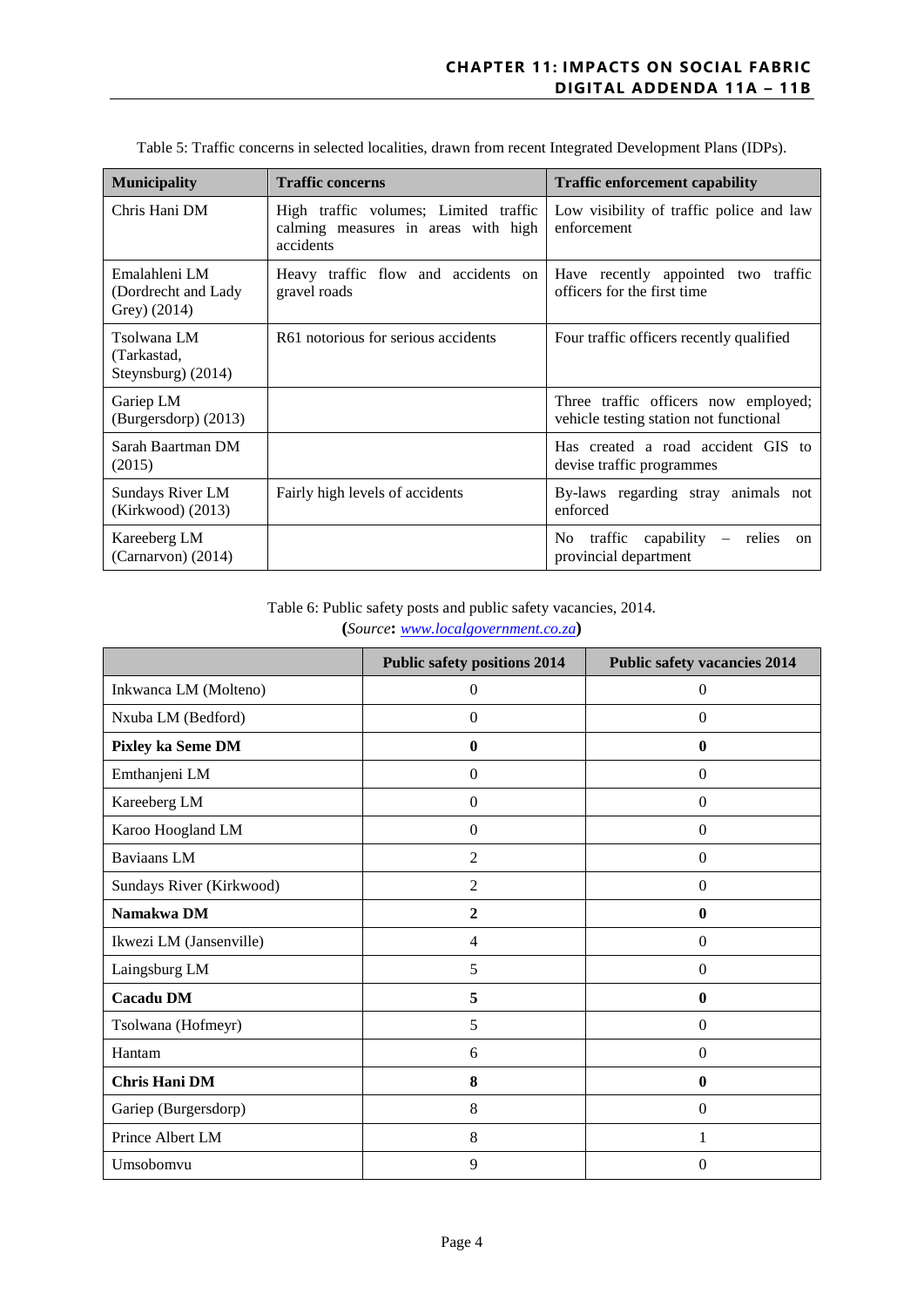|                                  | <b>Public safety positions 2014</b> | <b>Public safety vacancies 2014</b> |
|----------------------------------|-------------------------------------|-------------------------------------|
| Inxuba Yethemba (Cradock)        | 10                                  | $\mathbf{0}$                        |
| Emalahleni LM (Lady Frere)       | 13                                  | 11                                  |
| Ubuntu LM                        | 14                                  | $\mathbf{0}$                        |
| Maletswai (Jamestown)            | 15                                  | $\mathbf{0}$                        |
| Camdeboo LM                      | 15                                  | 3                                   |
| Nqushwa (Peddie)                 | 22                                  | $\Omega$                            |
| Joe Gqabi DM 14                  | 29                                  | $\mathbf{0}$                        |
| Nkonkobe (Fort Beaufort)         | 32                                  | 17                                  |
| Witzenberg (Tulbach)             | 41                                  | 2                                   |
| <b>Beaufort West LM</b>          | 48                                  | 7                                   |
| <b>Blue Crane</b>                | 63                                  | 52                                  |
| Makana (Grahamstown)             | 64                                  | $\mathbf{0}$                        |
| <b>Cape Winelands DM</b>         | 81                                  | 14                                  |
| <b>Amathole DM</b>               | 85                                  | $\mathbf{3}$                        |
| <b>Breede Valley (Worcester)</b> | 97                                  | 21                                  |
| Lukanji (Queenstown)             | 106                                 | 12                                  |
| <b>TOTAL</b>                     | 799                                 | 143                                 |

Table 7: Disaster management and fire-fighting, drawn from recent Integrated Development Plans (IDPs).

| <b>Municipality</b>                    | <b>Disaster management concerns</b>                                                                                                                                                                                          | <b>Disaster management capability</b>                                                                                                                                                                                                                                                                                                                        |
|----------------------------------------|------------------------------------------------------------------------------------------------------------------------------------------------------------------------------------------------------------------------------|--------------------------------------------------------------------------------------------------------------------------------------------------------------------------------------------------------------------------------------------------------------------------------------------------------------------------------------------------------------|
| Nxuba LM (Bedford,<br>Adelaide) (2013) | Storms, fire, drought, accidents                                                                                                                                                                                             | officer,<br>reporting<br>Disaster<br>One.<br>to<br>Management office in East London; four<br>fire<br>volunteer<br>fighters,<br>limited<br>very<br>equipment                                                                                                                                                                                                  |
| Amathole DM (2014)                     | Fire risks, particularly in informal<br>shacks; veld fires; severe weather<br>conditions and floods; drought; road<br>transport hazards; disease outbreaks;<br>water pollution. Hilly topography<br>makes response difficult | No Disaster Management system, long<br>response times, capability is in breach of<br>legislation. Runs six fire stations, of which<br>one (Peddie) is in the study area. Staff<br>shortages; inadequate finance; poor levels of<br>inadequate<br>training;<br>buildings;<br>poor<br>communication systems. Lack of co-<br>operation by sectoral departments. |
| Nkonkobe LM (Fort<br>Beaufort) (2015)  |                                                                                                                                                                                                                              | Two permanent staff plus nine volunteers;<br>lack of buildings; lack of skills; lack of<br>vehicles                                                                                                                                                                                                                                                          |
| Chris Hani DM                          |                                                                                                                                                                                                                              | Well-established office. Six satellite centres.<br>three staff each. Inadequate equipment.<br>Supports LMs in fire-fighting function.                                                                                                                                                                                                                        |
| Emalahleni (Lady<br>Frere) (2014)      |                                                                                                                                                                                                                              | Disaster Management Plan to be written                                                                                                                                                                                                                                                                                                                       |
| Tsolwana LM<br>(Hofmeyr, Tarkastad)    | Fire and other emergencies                                                                                                                                                                                                   | No service in rural areas; need a satellite<br>office with equipment                                                                                                                                                                                                                                                                                         |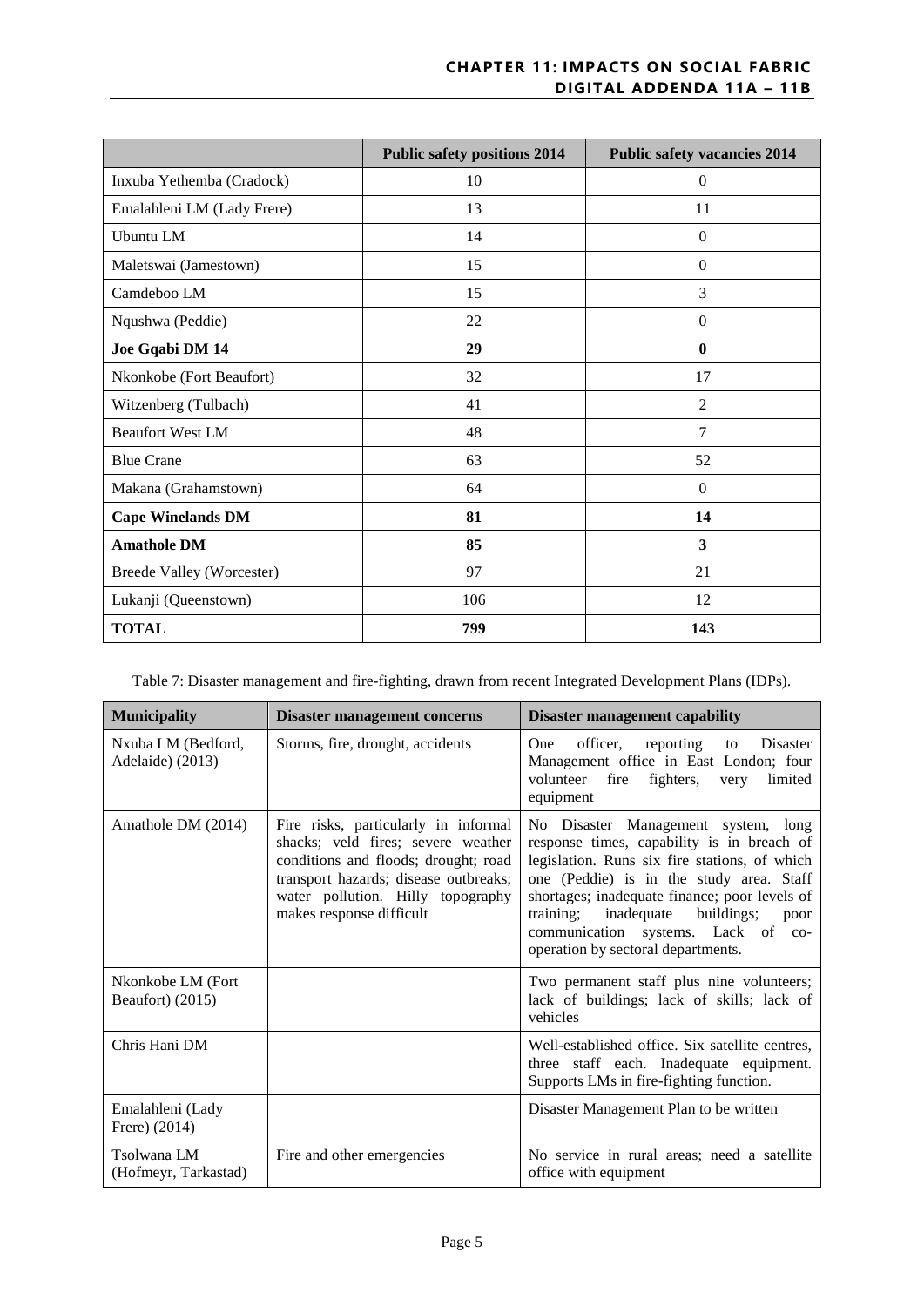| <b>Municipality</b>                                                   | <b>Disaster management concerns</b>                                                                         | <b>Disaster management capability</b>                                                                                                                                                                                                                                                            |
|-----------------------------------------------------------------------|-------------------------------------------------------------------------------------------------------------|--------------------------------------------------------------------------------------------------------------------------------------------------------------------------------------------------------------------------------------------------------------------------------------------------|
| (2014)                                                                |                                                                                                             |                                                                                                                                                                                                                                                                                                  |
| Gariep LM<br>(Burgersdorp) (2013)                                     | Veld and forest fires; floods                                                                               | One disaster officer; two fire fighters; some<br>volunteers have been trained. One fire-<br>fighting vehicle. Two tankers. Response time<br>slow during floods, due to insufficient<br>vehicles.<br>Only one ambulance.<br>Need<br>clarification of roles of Local and District<br>Municipality. |
| Maletswai LM (Aliwal<br>North, Jamestown)<br>(2014)                   | Fire, floods, oil spillages                                                                                 | One Disaster Management Centre for the<br>LM; chief fire officer at District level. Fire<br>services bylaws at District level.                                                                                                                                                                   |
| Camdeboo LM<br>(Graaff-Reinet,<br>Aberdeen, Nieu<br>Bethesda)         |                                                                                                             | Functional Protection Services Department,<br>expanding staff of fire station. New<br>equipment being acquired. Drafted a disaster<br>management plan.                                                                                                                                           |
| Ikwezi LM<br>(Jansenville, Klipplaat)<br>(2014)                       |                                                                                                             | Fire-fighting unit, which also deals with road<br>rescue. Four officers. Need new fire station<br>building and satellite at Klipplaat. Need more<br>vehicles. Adopted a disaster management<br>plan.                                                                                             |
| Karoo-Hoogland LM<br>(Sutherland,<br>Fraserburg, Williston)<br>(2014) |                                                                                                             | Disaster management plan compiled.                                                                                                                                                                                                                                                               |
| Prince Albert LM<br>(2014)                                            |                                                                                                             | Disaster management centre and plan.                                                                                                                                                                                                                                                             |
| Namakwa DM (2011)                                                     | Drought, flood, wind, storm, dam<br>failure, hazmat, airstrips, fire, veld<br>fire, snow, stormwater        | Working on disaster management plan                                                                                                                                                                                                                                                              |
| Cape Winelands DM<br>(2014)                                           | Fire, floods, transport of hazardous<br>materials, poor water management,<br>road and rail, extreme weather |                                                                                                                                                                                                                                                                                                  |

| (Source: StatsSA: 2001 and 2011 censuses, www.statssa.gov.za; municipal IDPs) |  |
|-------------------------------------------------------------------------------|--|
|-------------------------------------------------------------------------------|--|

| <b>Municipality</b>                          | Depen-<br>dency<br>ratio<br>2001<br>$\frac{0}{0}$ | Depen-<br>dency<br>ratio<br>2011<br>$\frac{0}{0}$ | N <sub>0</sub><br>schooling<br>2011<br>$\frac{0}{0}$ | $%$ of<br>adult<br>pop with<br><b>Matric</b><br>2011 | % of adult<br>pop with<br>post-school<br>education<br>2011 | <b>Poverty</b><br>rate<br>2011<br>$%$ of<br>pop | <b>HDI</b><br>2011 | Gini co-<br>efficient<br>2011 |
|----------------------------------------------|---------------------------------------------------|---------------------------------------------------|------------------------------------------------------|------------------------------------------------------|------------------------------------------------------------|-------------------------------------------------|--------------------|-------------------------------|
| Laingsburg LM<br>(2013)                      | 58.7                                              | 50.9                                              | 11.7                                                 | 16.7                                                 | 8.7                                                        | 38                                              | 0.59               |                               |
| Prince Albert LM<br>(2014)                   | 67.8                                              | 56.2                                              | 9.1                                                  | 16.9                                                 | 8.5                                                        |                                                 | 0.58               |                               |
| <b>Beaufort West LM</b><br>(2014)            | 62.4                                              | 59.7                                              | 10.1                                                 | 23.6                                                 | 6.5                                                        |                                                 | 0.60               | 0.57                          |
| <b>Breede Valley</b><br>(Worcester) $(2014)$ | 52.7                                              | 49.5                                              | 4.9                                                  | 24.9                                                 | 8.3                                                        |                                                 |                    | 0.54                          |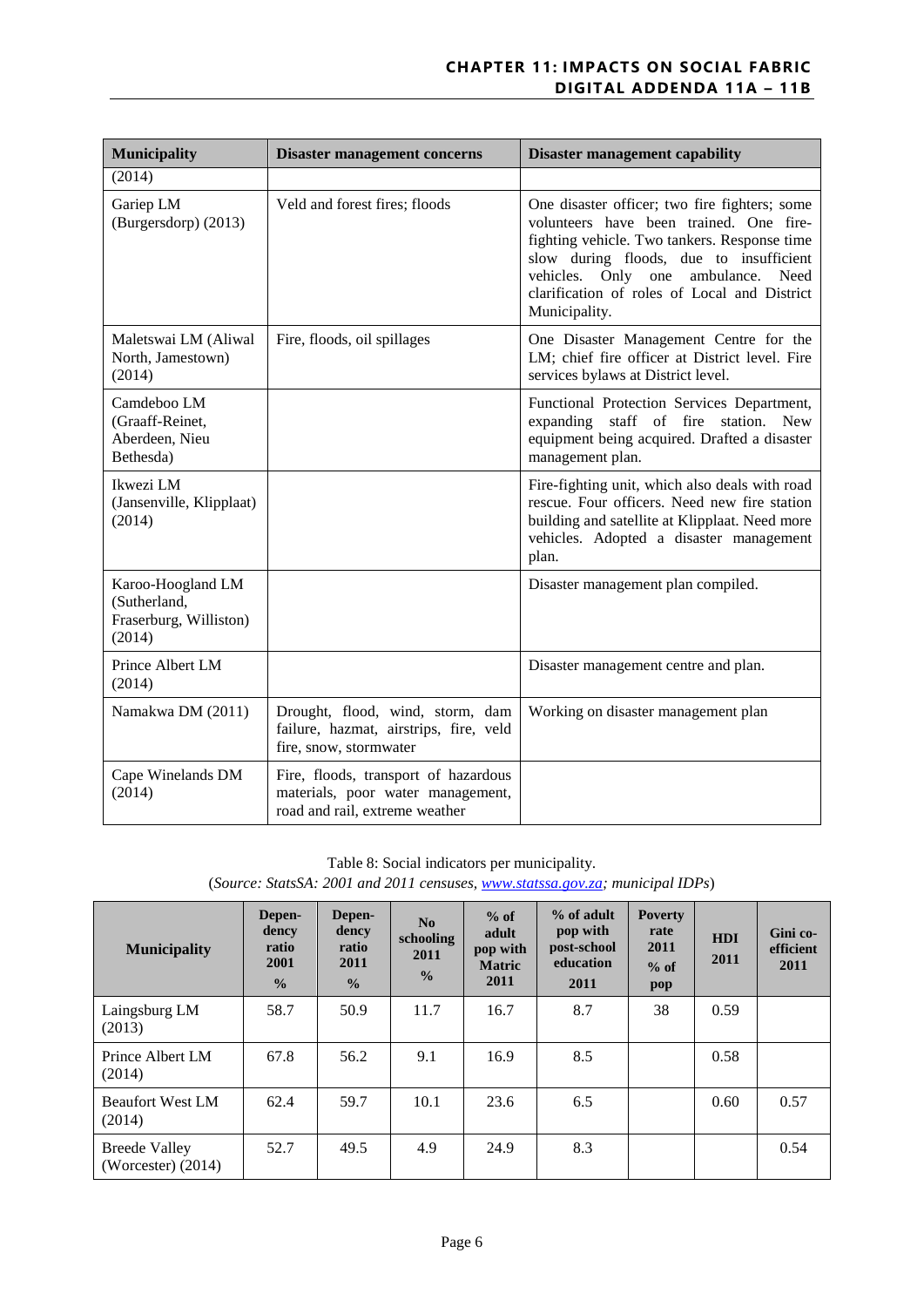| <b>Municipality</b>           | Depen-<br>dency<br>ratio<br>2001<br>$\frac{0}{0}$ | Depen-<br>dency<br>ratio<br>2011<br>$\frac{0}{0}$ | No<br>schooling<br>2011<br>$\frac{0}{0}$ | $%$ of<br>adult<br>pop with<br>Matric<br>2011 | % of adult<br>pop with<br>post-school<br>education<br>2011 | <b>Poverty</b><br>rate<br>2011<br>$%$ of<br>pop | <b>HDI</b><br>2011 | Gini co-<br>efficient<br>2011 |
|-------------------------------|---------------------------------------------------|---------------------------------------------------|------------------------------------------|-----------------------------------------------|------------------------------------------------------------|-------------------------------------------------|--------------------|-------------------------------|
| Witzenberg<br>(Tulbagh)       | 50.6                                              | 42.0                                              | 6.6                                      | 18.2                                          | 5.8                                                        |                                                 |                    | 0.55                          |
| Baviaans LM<br>(Willowmore)   | 62.5                                              | 60.2                                              | 8.0                                      | 16.4                                          | 4.7                                                        | 43                                              | 0.62               |                               |
| Camdeboo LM<br>(2015)         | 67.0                                              | 58.0                                              | 9.0                                      | 19.6                                          | 9.5                                                        | 34                                              | 0.65               |                               |
| <b>Blue Crane</b>             | 55.7                                              | 56.8                                              | 10.5                                     | 18.9                                          | 6.3                                                        | 34                                              | 0.62               |                               |
| Ikwezi (Jansenville)          | 64.3                                              | 61.4                                              | 12.6                                     | 15.4                                          | 5.4                                                        | 43                                              | 0.61               |                               |
| Makana<br>(Grahamstown)       | 47.6                                              | 44.1                                              | 6.3                                      | 22.7                                          | 11.9                                                       | 31                                              | 0.67               |                               |
| Sundays River<br>(Kirkwood)   | 51.9                                              | 47.0                                              | 8.8                                      | 15.2                                          | 3.8                                                        | 35                                              | 0.62               |                               |
| Emalahleni LM<br>(Lady Frere) | 95.5                                              | 81.8                                              | 18.8                                     | 11.0                                          | 3.8                                                        | 45                                              | 0.54               | 0.55                          |
| Inkwanca LM<br>(Molteno)      | 68.6                                              | 59.9                                              | 13.4                                     | 15.2                                          | 7.2                                                        | 58                                              | 0.58               | 0.63                          |
| Inxuba Yethemba<br>(Cradock)  | 56.1                                              | 54.7                                              | 10.7                                     | 20.0                                          | 8.8                                                        | 35                                              | 0.63               | 0.6                           |
| Lukanji<br>(Queenstown)       | 65.4                                              | 59.8                                              | 7.8                                      | 22.1                                          | 11.4                                                       | 41                                              | 0.64               | 0.6                           |
| Tsolwana (Hofmeyr)            | 75.3                                              | 70.5                                              | 16.0                                     | 13.9                                          | 5.0                                                        | 49                                              | 0.57               | 0.55                          |
| Gariep<br>(Burgersdorp)       | 67.4                                              | 61.8                                              | 14.9                                     | 16.2                                          | 7.4                                                        |                                                 | 0.47               |                               |
| Maletswai<br>(Jamestown)      | 64.2                                              | 61.1                                              | 11.0                                     | 21.8                                          | 10.1                                                       |                                                 |                    |                               |
| Ngqushwa (Peddie)             | 75.2                                              | 72.1                                              | 13.7                                     | 15.0                                          | 3.9                                                        | 66                                              | 0.46               |                               |
| Nkonkobe (Fort<br>Beaufort)   | 67.0                                              | 61.3                                              | 7.2                                      | 17.0                                          | 7.1                                                        | 32                                              |                    |                               |
| Nxuba (Bedford)               | 61.8                                              | 62.4                                              | 6.3                                      | 15.1                                          | 6.2                                                        |                                                 |                    |                               |
| Emthanjeni LM                 | 60.2                                              | 60.1                                              | 11.0                                     | 24.7                                          | 6.6                                                        |                                                 |                    |                               |
| Kareeberg LM                  | 69.5                                              | 59.9                                              | 18.0                                     | 17.5                                          | 5.7                                                        |                                                 |                    |                               |
| Ubuntu LM                     | 63.8                                              | 63.5                                              | 16.4                                     | 18.7                                          | 6.0                                                        |                                                 |                    |                               |
| Umsobomvu                     | 63.8                                              | 59.3                                              | 16.3                                     | 23.1                                          | 6.3                                                        |                                                 |                    |                               |
| Hantam                        | 65.5                                              | 55.6                                              | 14.4                                     | 18.8                                          | 8.1                                                        |                                                 |                    |                               |
| Karoo Hoogland                | 63.6                                              | 60.5                                              | 18.4                                     | 16.9                                          | 8.7                                                        |                                                 |                    |                               |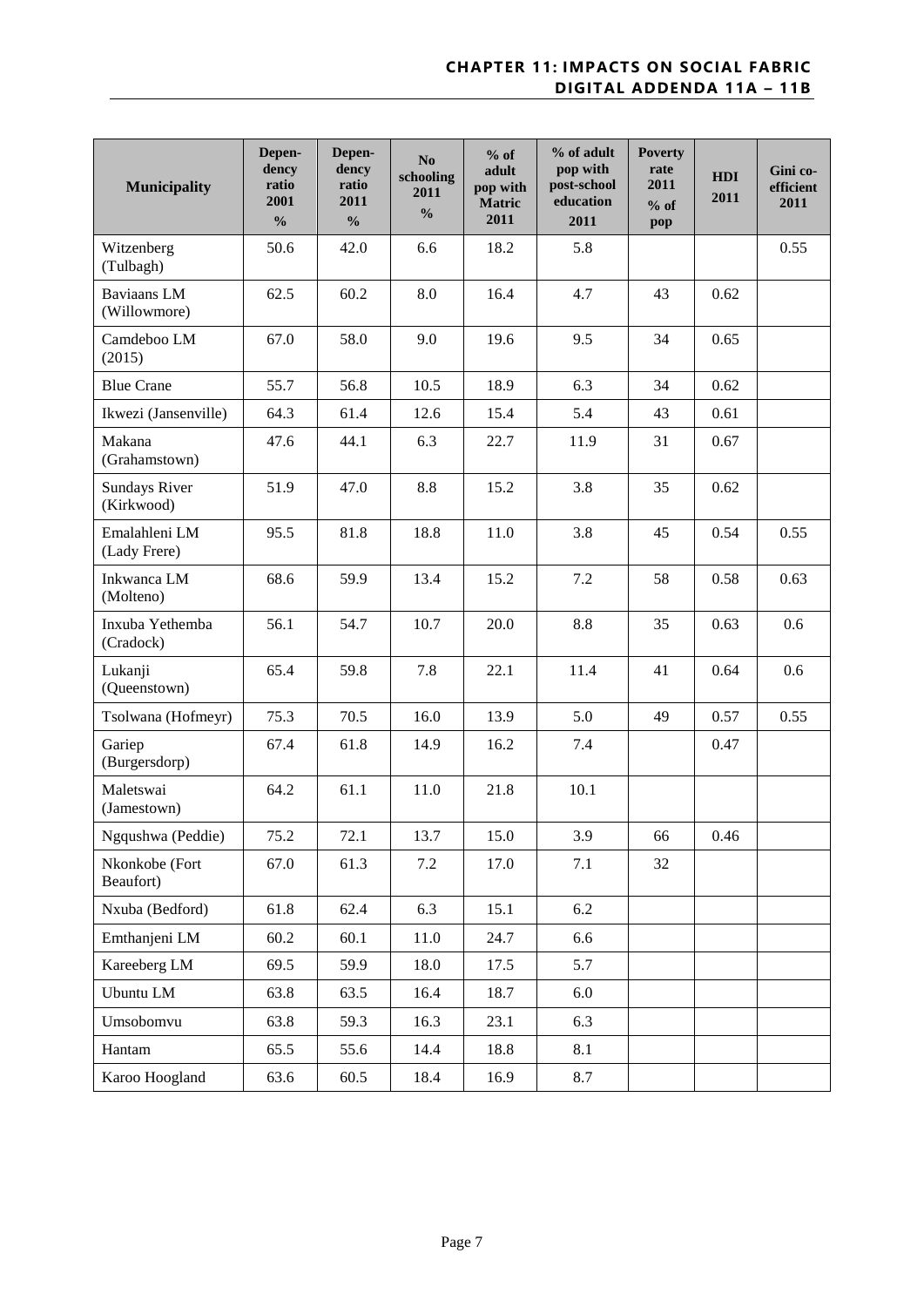| Type of audit<br>opinion                    | <b>Explanation of audit opinion</b>                                                                                                                                                                                                                                                                                        | No of<br>municipalities | <b>Type of</b><br>municipalities | <b>Municipalities</b>                                                                                                                                                                                                                           |
|---------------------------------------------|----------------------------------------------------------------------------------------------------------------------------------------------------------------------------------------------------------------------------------------------------------------------------------------------------------------------------|-------------------------|----------------------------------|-------------------------------------------------------------------------------------------------------------------------------------------------------------------------------------------------------------------------------------------------|
| Clean audit                                 | Financial<br>statements are free<br>from material misstatements, and<br>there are no material findings on<br>quality<br>of<br>the<br>annual<br>the<br>performance<br>report<br><b>or</b><br>non-<br>compliance with legislation.                                                                                           | $\overline{4}$          | $2$ DM<br>2LM                    | Cape Winelands DM<br>Sarah Baartman DM<br><b>Breede Valley LM</b><br>Witzenberg LM                                                                                                                                                              |
| Financially<br>unqualified with<br>findings | The financial statements contain<br>material<br>misstatements.<br>no<br>Findings have been raised on<br>either the annual performance<br>report or non-compliance with<br>legislation, or both these aspects.                                                                                                              | 15                      | 5 DM<br>10 LM                    | Joe Gqabi DM<br>Amathole DM<br>Pixley ka Seme DM<br>Namakwa DM<br>Laingsburg LM<br>Prince Albert LM<br><b>Beaufort West LM</b><br><b>Baviaans</b> LM<br>Camdeboo LM<br>Tsolwana LM<br>Maletswai LM<br>Kareeberg LM<br>Umsobomvu LM<br>Hantam LM |
| Qualified<br>audit<br>opinion               | Financial<br>statements<br>contain<br>material misstatements in specific<br>amounts, or there is insufficient<br>evidence for the Auditor-General<br>to conclude that specific amounts<br>included<br>the<br>financial<br>in<br>materially<br>not<br>statements<br>are<br>misstated.                                       | 8                       | 1 DM<br>7 LM                     | Chris Hani DM<br>Emalahleni LM<br>Gariep LM<br>Nkonkobe LM<br>Nxuba LM<br>Emthanjeni LM<br>Ubuntu LM<br><b>Blue Crane LM</b>                                                                                                                    |
| Disclaimer<br>of<br>audit opinion           | The auditee provided insufficient<br>evidence<br>in<br>the<br>form<br>οf<br>documentation on which to base<br>an audit opinion. The lack of<br>sufficient<br>evidence<br>is<br>not<br>confined to specific amounts, or<br>represents a substantial portion of<br>the information contained in the<br>financial statements. | $\tau$                  | 7 LM                             | Ikwezi LM<br>Makana LM<br>Sundays River LM<br>Inkwanca LM<br>Inxuba<br>Yethemba<br>LM<br>Lukanji LM<br>Nqushwa LM                                                                                                                               |
| Audit not<br>completed                      |                                                                                                                                                                                                                                                                                                                            | $\mathbf{1}$            | LM                               | Karoo Hoogland LM                                                                                                                                                                                                                               |

#### Table 9: Municipal audits in the 34 municipalities in the study area, 2014. *(Source: [www.localgovernment.co.za\)](http://www.localgovernment.co.za/)*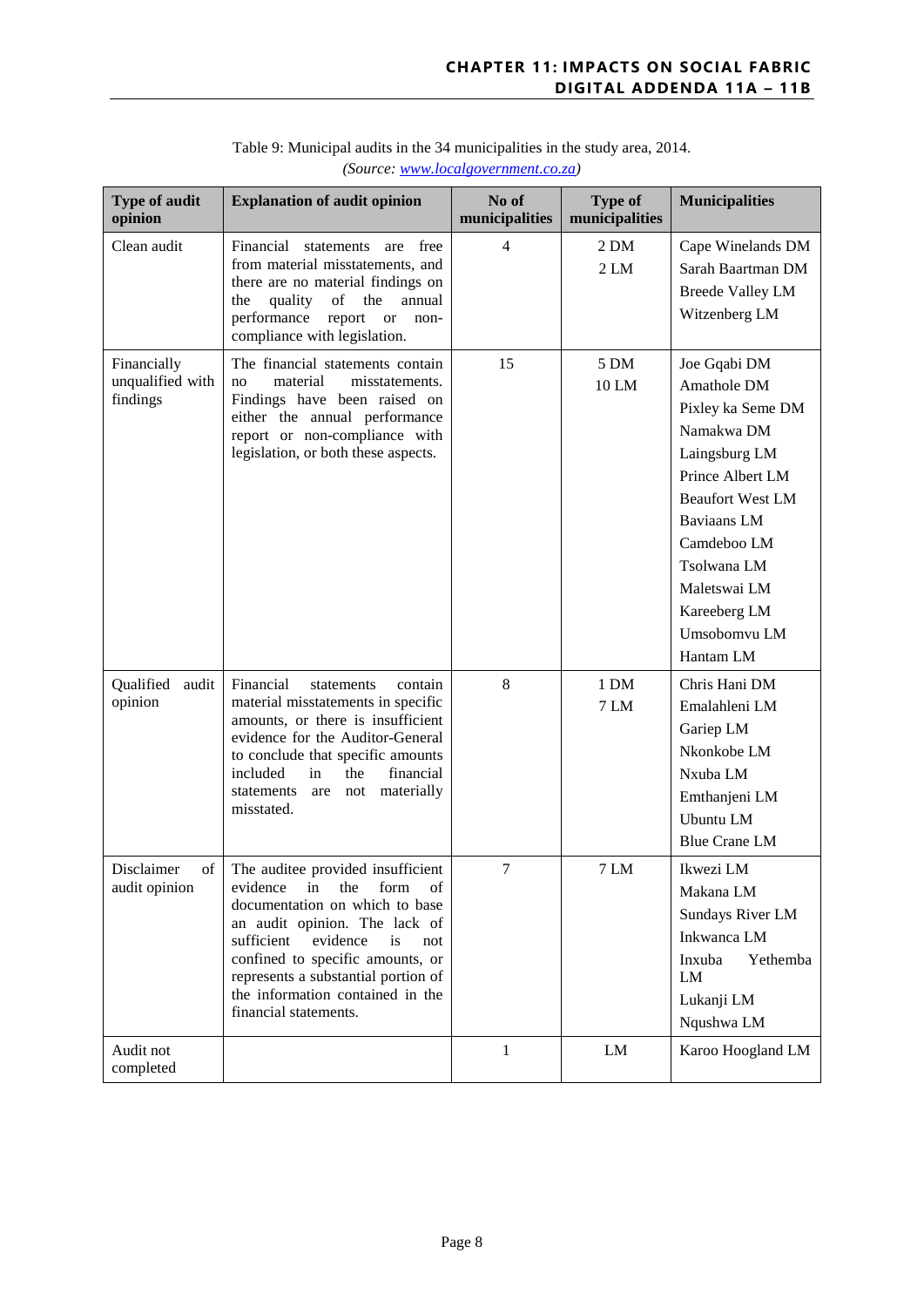| 2014 status                             | <b>Number</b> | 2011-2014 trend        | <b>Number</b>  | <b>Municipalities</b>                                                                                       |
|-----------------------------------------|---------------|------------------------|----------------|-------------------------------------------------------------------------------------------------------------|
| Excellent<br>(Clean)                    | 5             | Improved slightly      | 1              | Cape Winelands DM                                                                                           |
|                                         |               | Improved               | $\overline{4}$ | Sarah Baartman DM<br>Witzenberg LM<br><b>Breede Valley LM</b>                                               |
| Good<br>(unqualified)                   | 15            | Improved significantly | $\overline{2}$ | <b>Baviaans LM</b><br>Camdeboo LM                                                                           |
|                                         |               | Improved               | $\overline{7}$ | Pixley ka Seme DM<br>Namakwa DM<br>Tsolwana LM<br>Maletswai LM<br>Kareeberg LM<br>Hantam LM                 |
|                                         |               | Constant               | 6              | Joe Gqabi DM<br>Amathole DM<br>Laingsburg LM<br>Prince Albert LM<br><b>Beaufort West LM</b><br>Umsobomvu LM |
| Compromised<br>(Qualified)              | 8             | Improved significantly | $\overline{2}$ | Emalahleni LM<br>Nxuba LM                                                                                   |
|                                         |               | Improved               | $\overline{2}$ | Chris Hani DM<br>Gariep LM<br>Emthanjeni LM                                                                 |
|                                         |               | Constant               | $\overline{2}$ | <b>Blue Crane LM</b><br>Nkonkobe LM                                                                         |
|                                         |               | Deteriorated           | $\overline{c}$ | <b>Ubuntu LM</b>                                                                                            |
| Very Poor<br>(Disclaimer)               | 7             | Constant               | 7              | Ikwezi LM<br>Makana LM<br>Inxuba Yethemba LM<br>Lukanji LM<br>Nqushwa LM                                    |
| Audit<br>not<br>complete<br>(very poor) | $\mathbf{1}$  | Constant               | $\mathbf{1}$   | Karoo-Hoogland LM                                                                                           |

Table 10: Changes in municipalities' audit status, 2012-2014. *(Source: [www.localgovernment.co.za\)](http://www.localgovernment.co.za/)*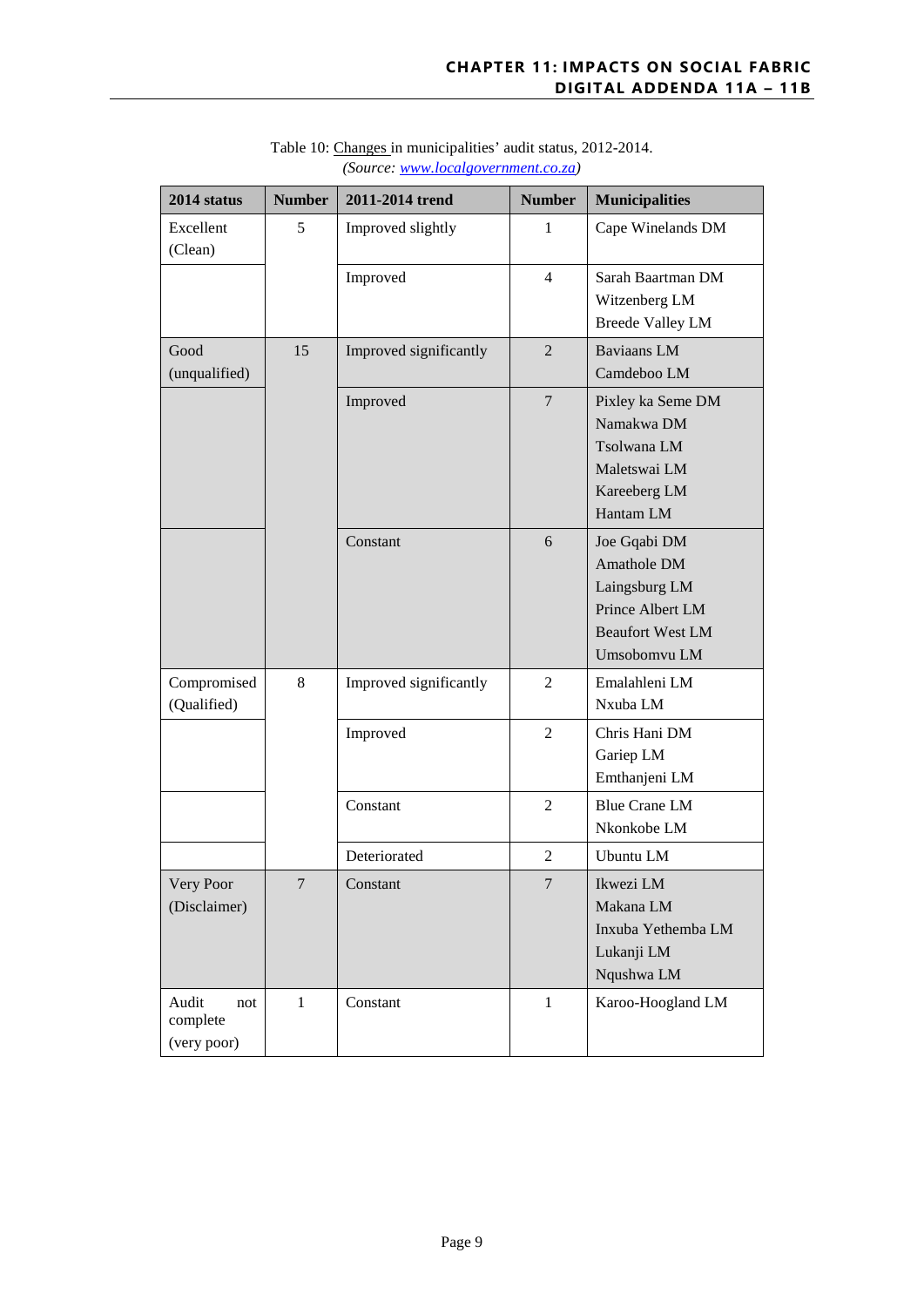| % of posts vacant,<br>2014 | Number of<br>municipalities | <b>Municipalities</b><br><b>Municipalities in italics:</b><br><b>Clean and Unqualified</b><br>audits |
|----------------------------|-----------------------------|------------------------------------------------------------------------------------------------------|
| 0 posts                    | 6                           | Laingsburg LM                                                                                        |
|                            |                             | <b>Sundays River LM</b>                                                                              |
|                            |                             | Maletswai LM                                                                                         |
|                            |                             | Emthanjeni LM                                                                                        |
|                            |                             | Kareeberg LM                                                                                         |
|                            |                             | Namakwa DM                                                                                           |
| $1-5\%$ of posts           | 11                          | Sarah Baartman DM                                                                                    |
|                            |                             | Makana LM                                                                                            |
|                            |                             | Tsolwana LM                                                                                          |
|                            |                             | Nqushwa LM                                                                                           |
|                            |                             | Umsobomvu LM                                                                                         |
|                            |                             | Amathole DM                                                                                          |
|                            |                             | Karoo Hoogland LM                                                                                    |
|                            |                             | Witzenberg LM                                                                                        |
|                            |                             | Ikwezi LM                                                                                            |
|                            |                             | Nxuba LM                                                                                             |
|                            |                             | Chris Hani DM                                                                                        |
| $6-10\%$ of posts          | 5                           | Joe Gqabi DM                                                                                         |
|                            |                             | Hantam LM                                                                                            |
|                            |                             | Camdeboo LM                                                                                          |
|                            |                             | Inkwanca LM                                                                                          |
|                            |                             | Lukanji LM                                                                                           |
| $11-20\%$ of posts         | 6                           | Baviaans LM                                                                                          |
|                            |                             | Cape Winelands DM                                                                                    |
|                            |                             | <b>Beaufort West LM</b>                                                                              |
|                            |                             | <b>Breede Valley LM</b>                                                                              |
|                            |                             | Ubuntu LM                                                                                            |
|                            |                             | <b>Blue Crane LM</b>                                                                                 |
| 21-29% of posts            | 4                           | Pixley ka Seme DM                                                                                    |
|                            |                             | Inxuba Yethemba LM                                                                                   |
|                            |                             | Prince Albert LM                                                                                     |
|                            |                             | Emalahleni LM                                                                                        |
| 30-35% of posts            | 2                           | Gariep LM                                                                                            |
|                            |                             | Nkonkombe LM                                                                                         |

#### Table 11: Municipal posts and vacancies.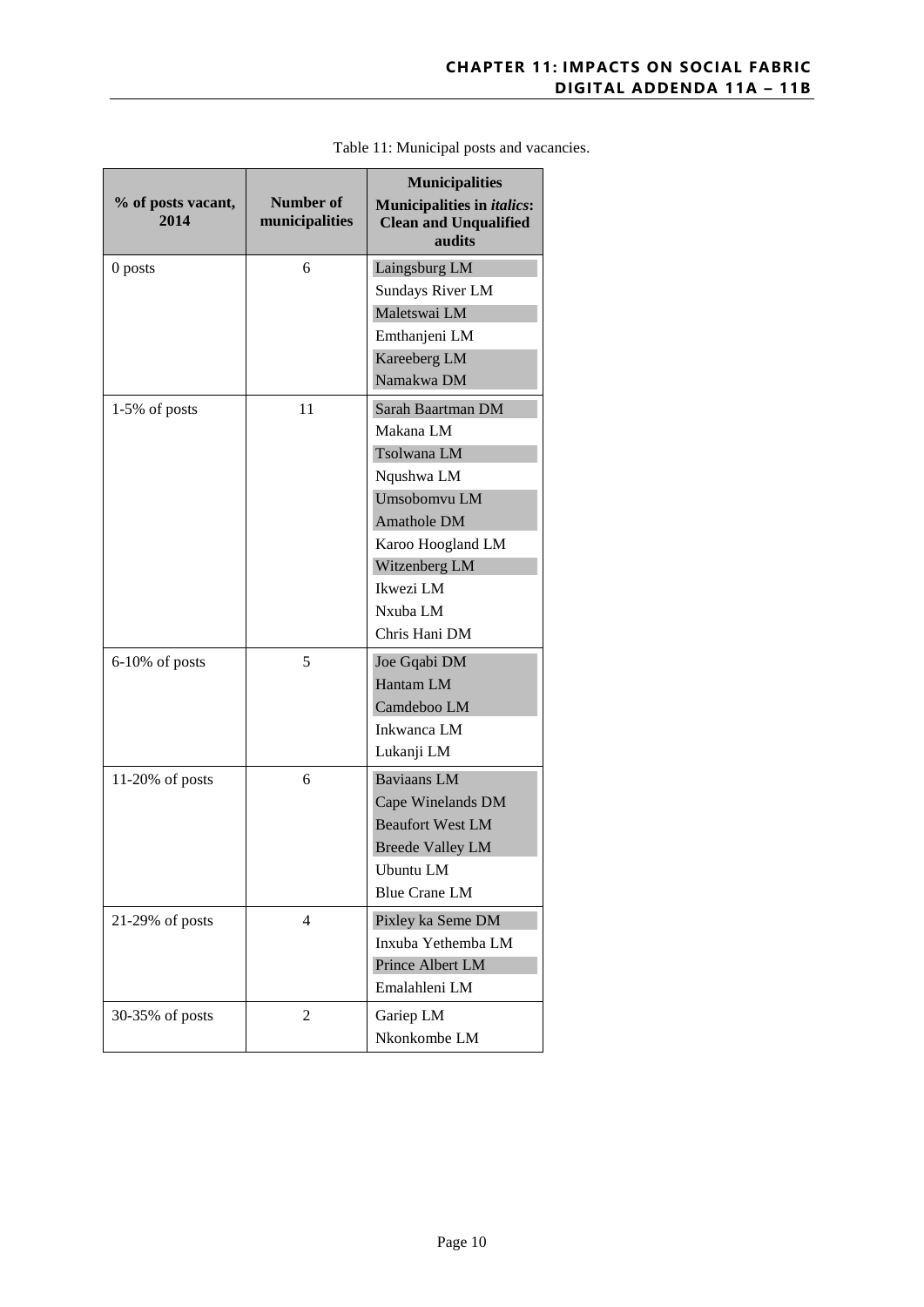|                                  | EP<br>positions<br>2014 | EP<br><b>Vacancies</b><br>2014 | <b>Health</b><br>positions<br>2014 | <b>Health</b><br>vacancies<br>2014 | <b>Public</b><br>safety<br>positions<br>2014 | <b>Public</b><br>safety<br>vacancies<br>2014 |
|----------------------------------|-------------------------|--------------------------------|------------------------------------|------------------------------------|----------------------------------------------|----------------------------------------------|
| Laingsburg LM                    | $\mathbf{0}$            | $\mathbf{0}$                   | $\mathbf{0}$                       | $\mathbf{0}$                       | $5\overline{)}$                              | $\mathbf{0}$                                 |
| Prince Albert LM                 | $\overline{0}$          | $\overline{0}$                 | $\overline{0}$                     | $\overline{0}$                     | 8                                            | $\mathbf{1}$                                 |
| <b>Beaufort West LM</b>          | $\mathbf{0}$            | $\mathbf{0}$                   | $\boldsymbol{0}$                   | $\overline{0}$                     | 48                                           | $\overline{7}$                               |
| Witzenberg (Tulbach)             | $\boldsymbol{0}$        | $\boldsymbol{0}$               | $\mathbf{0}$                       | $\mathbf{0}$                       | 41                                           | $\overline{2}$                               |
| <b>Baviaans</b>                  | $\overline{0}$          | $\overline{0}$                 | $\boldsymbol{0}$                   | $\overline{0}$                     | $\overline{2}$                               | $\mathbf{0}$                                 |
| Ikwezi (Jansenville)             | $\mathbf{0}$            | $\mathbf{0}$                   | $\boldsymbol{0}$                   | $\overline{0}$                     | $\overline{4}$                               | $\boldsymbol{0}$                             |
| Sundays River (Kirkwood)         | $\overline{0}$          | $\mathbf{0}$                   | $\overline{0}$                     | $\overline{0}$                     | $\overline{2}$                               | $\mathbf{0}$                                 |
| <b>Chris Hani DM</b>             | $\bf{0}$                | $\bf{0}$                       | $\bf{0}$                           | $\bf{0}$                           | 8                                            | $\boldsymbol{0}$                             |
| Inkwanca LM (Molteno)            | $\boldsymbol{0}$        | $\mathbf{0}$                   | $\boldsymbol{0}$                   | $\mathbf{0}$                       | $\mathbf{0}$                                 | $\boldsymbol{0}$                             |
| Inxuba Yethemba (Cradock)        | $\overline{0}$          | $\mathbf{0}$                   | $\mathbf{0}$                       | $\overline{0}$                     | 10                                           | $\boldsymbol{0}$                             |
| Lukanji (Queenstown)             | $\mathbf{0}$            | $\mathbf{0}$                   | 70                                 | 10                                 | 106                                          | 12                                           |
| Tsolwana (Hofmeyr)               | $\overline{0}$          | $\overline{0}$                 | $\mathbf{0}$                       | $\mathbf{0}$                       | 5                                            | $\mathbf{0}$                                 |
| Maletswai (Jamestown)            | $\mathbf{0}$            | $\mathbf{0}$                   | $\boldsymbol{0}$                   | $\boldsymbol{0}$                   | 15                                           | $\boldsymbol{0}$                             |
| Nqushwa (Peddie)                 | $\boldsymbol{0}$        | $\mathbf{0}$                   | $\boldsymbol{0}$                   | $\mathbf{0}$                       | 22                                           | $\mathbf{0}$                                 |
| Nkonkobe (Fort Beaufort)         | $\overline{0}$          | $\mathbf{0}$                   | $\boldsymbol{0}$                   | $\overline{0}$                     | 32                                           | 17                                           |
| Nxuba (Bedford)                  | $\mathbf{0}$            | $\mathbf{0}$                   | $\mathbf{0}$                       | $\overline{0}$                     | $\mathbf{0}$                                 | $\boldsymbol{0}$                             |
| Pixley ka Sme DM                 | $\bf{0}$                | $\bf{0}$                       | $\bf{0}$                           | $\bf{0}$                           | $\bf{0}$                                     | $\boldsymbol{0}$                             |
| Emthanjeni LM                    | $\boldsymbol{0}$        | $\mathbf{0}$                   | $\boldsymbol{0}$                   | $\overline{0}$                     | $\mathbf{0}$                                 | $\boldsymbol{0}$                             |
| Kareeberg LM                     | $\boldsymbol{0}$        | $\mathbf{0}$                   | $\boldsymbol{0}$                   | $\mathbf{0}$                       | $\mathbf{0}$                                 | $\boldsymbol{0}$                             |
| Ubuntu LM                        | $\overline{0}$          | $\mathbf{0}$                   | $\boldsymbol{0}$                   | $\overline{0}$                     | 14                                           | $\mathbf{0}$                                 |
| Umsobomvu                        | $\overline{0}$          | $\overline{0}$                 | $\mathbf{0}$                       | $\overline{0}$                     | 9                                            | $\mathbf{0}$                                 |
| Namakwa DM                       | $\bf{0}$                | $\mathbf{0}$                   | 10                                 | $\bf{0}$                           | $\overline{2}$                               | $\boldsymbol{0}$                             |
| Hantam                           | $\boldsymbol{0}$        | $\boldsymbol{0}$               | $\boldsymbol{0}$                   | $\boldsymbol{0}$                   | 6                                            | $\boldsymbol{0}$                             |
| Karoo Hoogland                   | $\boldsymbol{0}$        | $\boldsymbol{0}$               | $\mathbf{0}$                       | $\boldsymbol{0}$                   | $\boldsymbol{0}$                             | $\boldsymbol{0}$                             |
| <b>Sarah Baartman DM</b>         | $\overline{2}$          | $\boldsymbol{0}$               | $\bf{0}$                           | $\bf{0}$                           | 5                                            | $\boldsymbol{0}$                             |
| Emalahleni LM (Lady Frere)       | $\overline{2}$          | $\mathbf{1}$                   | $\mathbf{0}$                       | $\overline{0}$                     | 13                                           | 11                                           |
| <b>Blue Crane</b>                | 3                       | $\mathbf{1}$                   | $\mathbf{0}$                       | $\mathbf{0}$                       | 63                                           | 52                                           |
| Makana (Grahamstown)             | $\overline{4}$          | $\boldsymbol{0}$               | 61                                 | $\boldsymbol{0}$                   | 64                                           | $\boldsymbol{0}$                             |
| Camdeboo LM                      | $\boldsymbol{6}$        | $\mathbf{1}$                   | 55                                 | $\mathbf{1}$                       | 15                                           | 3                                            |
| Gariep (Burgersdorp)             | 15                      | 15                             | 25                                 | 25                                 | 8                                            | $\mathbf{0}$                                 |
| <b>Breede Valley (Worcester)</b> | 16                      | $\mathbf{1}$                   | $\mathbf{0}$                       | $\mathbf{0}$                       | 97                                           | 21                                           |
| Joe Gqabi DM 14                  | 22                      | $\bf{0}$                       | $\boldsymbol{0}$                   | $\bf{0}$                           | 29                                           | $\boldsymbol{0}$                             |
| <b>Amathole DM</b>               | 26                      | $\overline{7}$                 | $\boldsymbol{0}$                   | $\bf{0}$                           | 85                                           | $\mathbf{3}$                                 |
| <b>Cape Winelands DM</b>         | 46                      | $\boldsymbol{0}$               | $\boldsymbol{0}$                   | $\bf{0}$                           | 81                                           | 14                                           |
|                                  |                         |                                |                                    |                                    |                                              |                                              |

Table 12: Municipal posts and vacancies in environmental management, health, and public safety. *(Source: [www.localgovernment.co.za\)](http://www.localgovernment.co.za/)*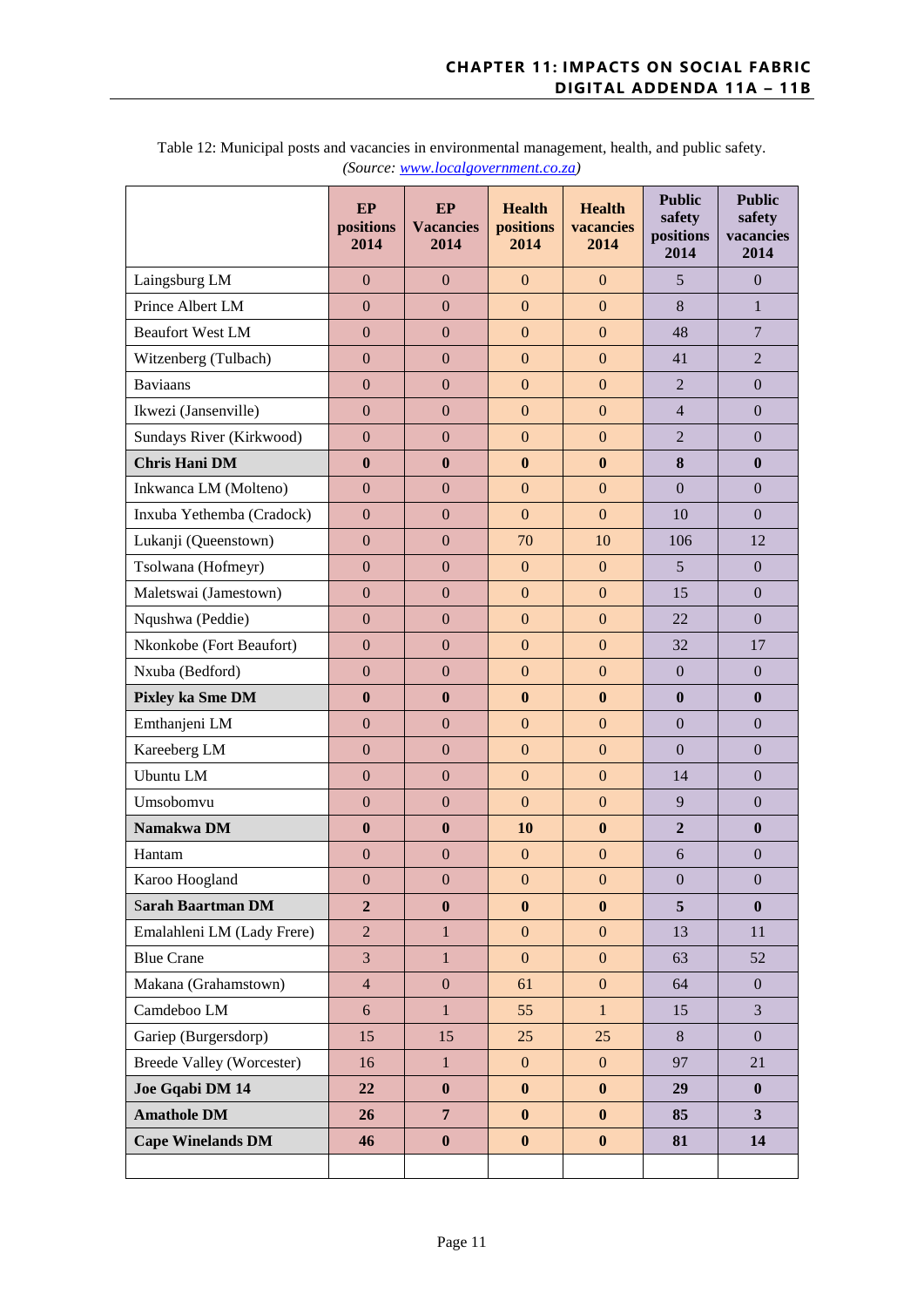|               | EP<br><b>positions</b><br>2014 | ЕP<br><b>Vacancies</b><br>2014 | <b>Health</b><br>positions<br>2014 | <b>Health</b><br>vacancies<br>2014 | <b>Public</b><br>safety<br>positions<br>2014 | <b>Public</b><br>safety<br>vacancies<br>2014 |
|---------------|--------------------------------|--------------------------------|------------------------------------|------------------------------------|----------------------------------------------|----------------------------------------------|
| <b>TOTALS</b> | 142                            | 26                             | 221                                | 36                                 | 799                                          | 143                                          |

Table 13: Municipal infrastructure management challenges. *(Source: Municipal Integrated Development Plans)*

| <b>Municipality</b>                    | <b>Infrastructure</b><br>management challenges                                                                                                                                                                                                                                                               | <b>Environmental</b><br>management<br>challenges                                   | <b>Environmental health</b><br>challenges                                                                                                                                                                             |
|----------------------------------------|--------------------------------------------------------------------------------------------------------------------------------------------------------------------------------------------------------------------------------------------------------------------------------------------------------------|------------------------------------------------------------------------------------|-----------------------------------------------------------------------------------------------------------------------------------------------------------------------------------------------------------------------|
| Amathole DM (2014)                     | Water quality hampered due<br>to:<br>Lack of reservoir and<br>pipeline maintenance due to<br>cleaning schedule not being<br>adhered to.<br>Post-chlorination not being<br>done effectively. Low<br>chlorine levels.<br>Delay in the repair of<br>equipment.                                                  | Poor management of<br>landfill sites.<br>Sewerage spills                           | Waste management: poor<br>service delivery due to<br>insufficient resources,<br>inadequate policy<br>guidelines, inadequate<br>planning, inadequate<br>management and lack of<br>technical expertise and<br>capacity. |
| Ngqushwa LM<br>(Peddie) (2013)         | Difficulties in extending<br>water and electricity<br>infrastructure to rural areas.<br>Lack of infrastructure<br>maintenance skills and<br>budget.<br>No building control bylaws.<br>Poor road maintenance.<br>Low salaries, hence poorly<br>skilled staff.<br>Non-adherence to<br>contractual obligations. | Soil erosion,<br>overgrazing,<br>deforestation.<br>Pollution from pit<br>latrines. |                                                                                                                                                                                                                       |
| Nxuba LM (Bedford,<br>Adelaide) (2013) | Roads in poor condition.                                                                                                                                                                                                                                                                                     | Overgrazing of<br>commonage.<br>No environmental<br>management officer.            | Waste site poorly<br>managed.                                                                                                                                                                                         |
| Nkonkobe LM (Fort<br>Beaufort) (2015)  | 94% of unpaved roads in<br>poor condition.                                                                                                                                                                                                                                                                   |                                                                                    |                                                                                                                                                                                                                       |
| Chris Hani DM                          | Rural roads in poor<br>condition, no maintenance.                                                                                                                                                                                                                                                            |                                                                                    |                                                                                                                                                                                                                       |
| Emalahleni LM<br>(Dordrecht) (2014)    | Rural roads and tarred roads<br>in critical condition due to<br>lack of maintenance - need<br>total overhaul.                                                                                                                                                                                                | No environmental<br>management officer.                                            | No air pollution officer.                                                                                                                                                                                             |
| Lukanji LM<br>(Queenstown) (2014)      |                                                                                                                                                                                                                                                                                                              |                                                                                    | No air pollution officer<br>Waste removal equipment<br>in poor condition                                                                                                                                              |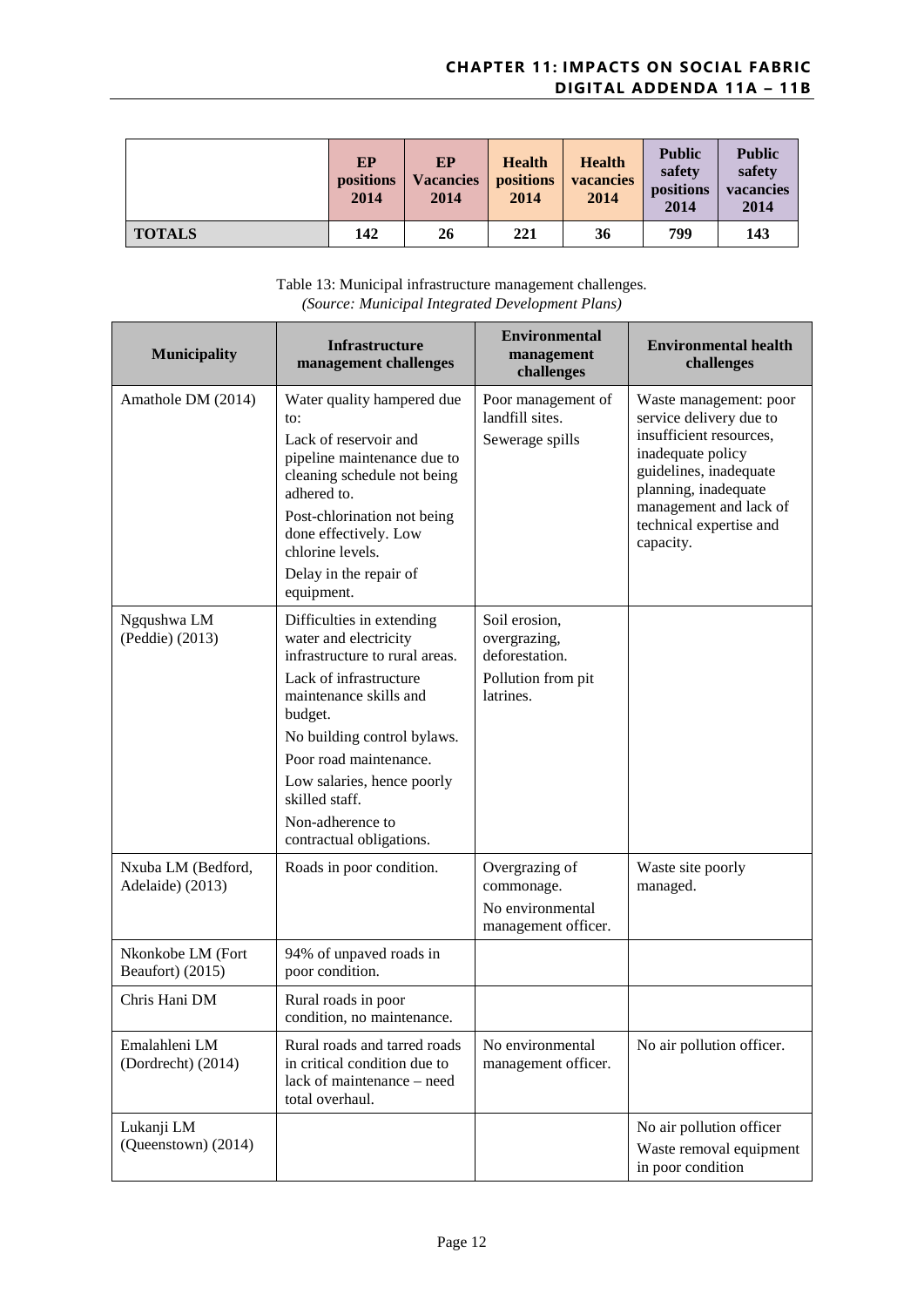| <b>Municipality</b>                                        | <b>Infrastructure</b><br>management challenges                                                                                                      | <b>Environmental</b><br>management<br>challenges                                                                                           | <b>Environmental health</b><br>challenges                                                                |
|------------------------------------------------------------|-----------------------------------------------------------------------------------------------------------------------------------------------------|--------------------------------------------------------------------------------------------------------------------------------------------|----------------------------------------------------------------------------------------------------------|
| Tsolwana LM<br>(Tarkastad) (2014)                          | Roads, bridges in poor<br>condition - some have<br>collapsed.                                                                                       |                                                                                                                                            | No air pollution officer.<br>Landfill site poorly<br>managed.                                            |
| Gariep LM<br>(Burgersdorp) (2013)                          | Electricity network under<br>strain.<br>Need staff and budget.<br>Urban streets in critical<br>condition.<br>Major backlog in road<br>maintenance.  | Illegal mines, no<br>rehabilitation.<br>Contaminated rivers<br>and streams.<br>Sewerage spills.<br>No environmental<br>management officer. | Leaching from landfills.<br>Air pollution from<br>burning waste.<br>Lack of skilled staff.               |
| Maletswai LM (Aliwal<br>North, Jamestown)<br>(2014)        | Need upgrading of water<br>systems and sewerage<br>systems.<br>Some roads rapidly<br>deteriorating.<br>Upgrading of electrical<br>network underway. | Working for wetlands<br>programme.                                                                                                         | Uncontrolled waste sites.<br>Sewerage spills.                                                            |
| Sarah Baartman DM<br>(Port Elizabeth<br>hinterland) (2015) | More than 20% of gravel<br>roads in poor condition.<br>Water shortages in several<br>towns.                                                         |                                                                                                                                            |                                                                                                          |
| Camdeboo LM<br>(Graaff-Reinet) (2015)                      | Severe bulk water shortage.                                                                                                                         |                                                                                                                                            |                                                                                                          |
| Ikwezi LM<br>(Jansenville) (2014)                          | Bulk water is insufficient.                                                                                                                         |                                                                                                                                            |                                                                                                          |
| Makana LM<br>(Grahamstown) (2014)                          | Poor maintenance of roads<br>and streets.                                                                                                           |                                                                                                                                            | No air quality officer                                                                                   |
| Sundays River LM<br>(Kirkwood) (2013)                      | Insufficient bulk water.<br>Poor maintenance of roads<br>and streets.<br>Lack of stormwater<br>infrastructure damages<br>roads.                     |                                                                                                                                            | Poor water quality.<br>Water management<br>system insufficient and<br>does not comply to<br>regulations. |
| Pixley ka Seme DM<br>(De Aar) (2014)                       | Rural roads in poor<br>condition.<br>Equipment very old; not<br>refurbished or replaced.                                                            | No environmental<br>management officer.                                                                                                    |                                                                                                          |
| Kareeberg LM<br>(Carnarvon) (2014)                         | Streets and rural roads in<br>poor condition.<br>Lack of stormwater<br>management destroys roads.                                                   |                                                                                                                                            |                                                                                                          |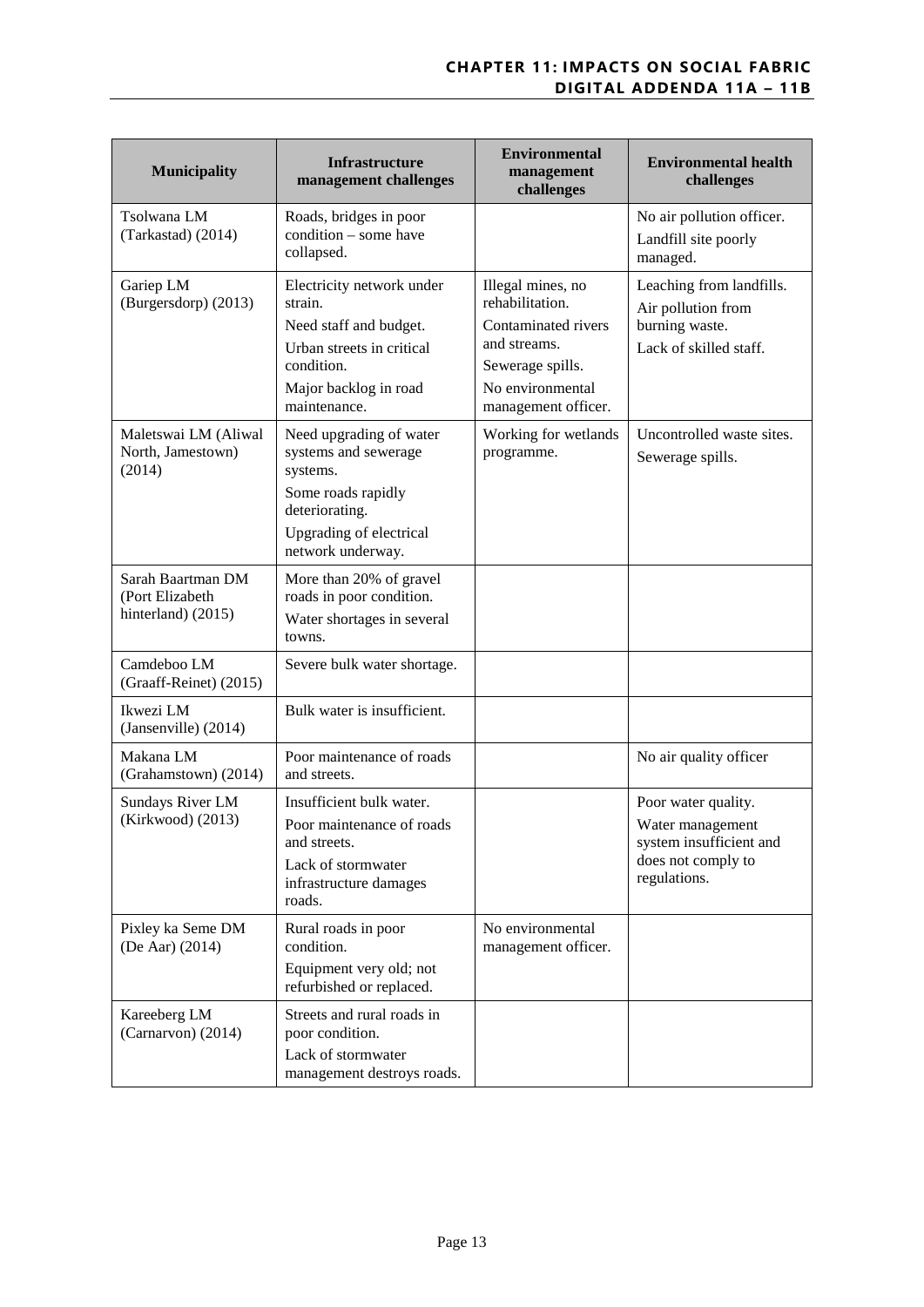| <b>Municipality</b>                            | <b>Infrastructure</b><br>management challenges                                                                                                                                          | <b>Environmental</b><br>management<br>challenges                                                        | <b>Environmental health</b><br>challenges                                                                                                                        |
|------------------------------------------------|-----------------------------------------------------------------------------------------------------------------------------------------------------------------------------------------|---------------------------------------------------------------------------------------------------------|------------------------------------------------------------------------------------------------------------------------------------------------------------------|
| Ubuntu LM (Victoria<br>West) (2014)            | Inadequate bulk water<br>supply.<br>Water quality poor.<br>Water infrastructure old.<br>Telecommunications<br>network insufficient;<br>vandalism.<br>Gravel roads in poor<br>condition. |                                                                                                         | Poor management of<br>waste sites.                                                                                                                               |
| Umsobomvu LM<br>(Colesberg) (2014)             | Road upgrades required.<br>Water infrastructure old,<br>need replacing.<br>Lack of funding and skilled<br>staff.                                                                        |                                                                                                         | Landfill site poorly<br>managed.                                                                                                                                 |
| Karoo-Hoogland LM<br>(Fraserburg) (2014)       | Roads and streets in poor<br>condition.<br>Insufficient staff and budget.<br>Shortage of bulk water.                                                                                    |                                                                                                         |                                                                                                                                                                  |
| Prince Albert LM<br>(2014)                     | Electricity blackouts -<br>network is old.<br>Need to manage water<br>demand - need more water<br>storage facilities.<br>Lack of bulk water at<br>Klaarstroom.                          |                                                                                                         | Problem of dust along all<br>rural roads and untarred<br>streets.<br>Burning of refuse at<br>municipal landfill site.<br>No capacity for air quality<br>control. |
| Witzenberg LM<br>(Tulbagh)                     | Excellent water quality, but<br>bulk water shortages.<br>Rural roads in poor<br>condition.                                                                                              | Industrial and<br>agricultural effluent<br>into rivers.<br>No environmental<br>management<br>programme. |                                                                                                                                                                  |
| <b>Breede River LM</b><br>(Worcester) $(2014)$ |                                                                                                                                                                                         |                                                                                                         | Air pollution problems<br>due to agriculture and<br>industry.<br>Powers and functions<br>poorly defined.                                                         |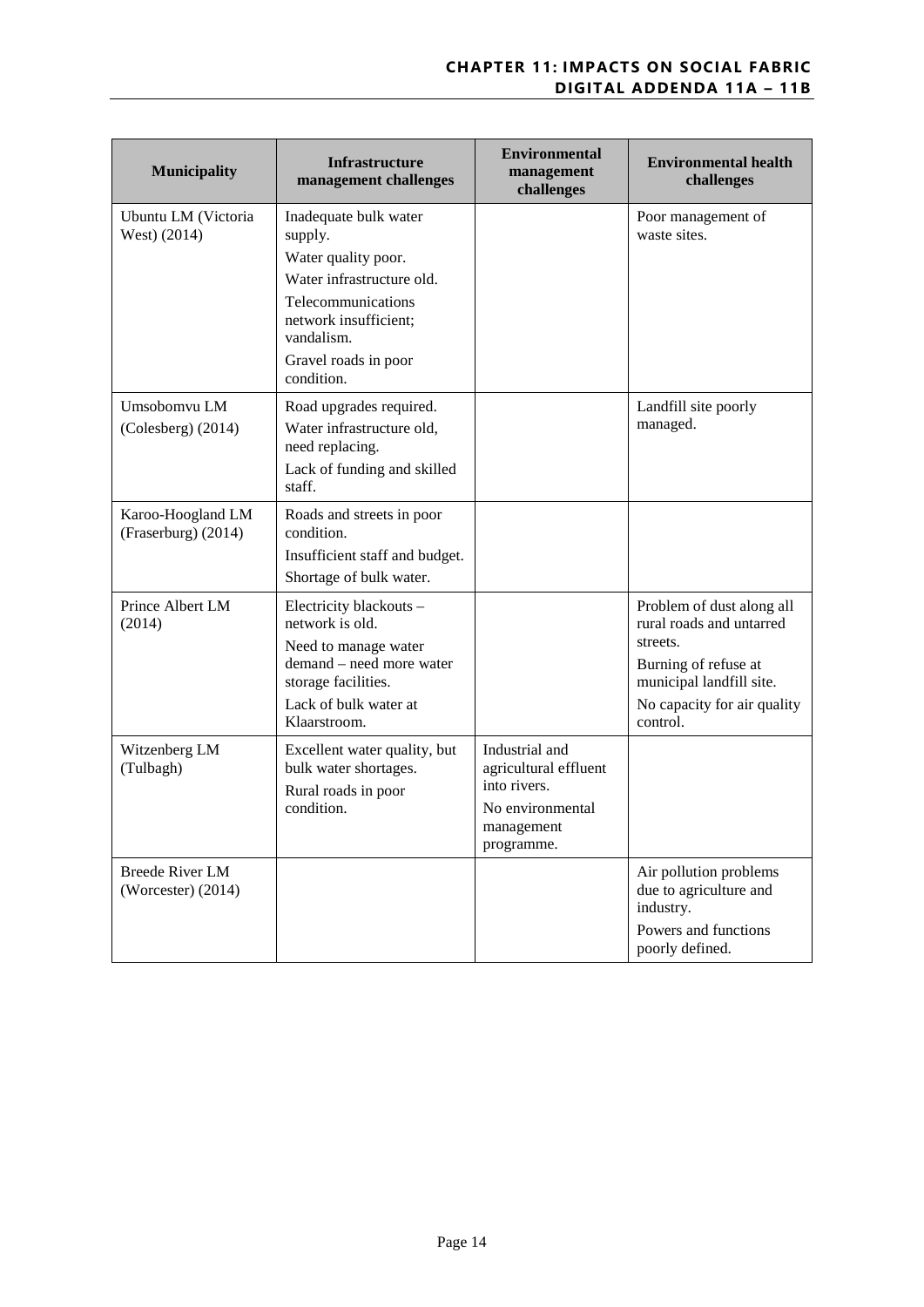# **Digital Addendum 11B: Provincial and municipal powers and functions**

*Schedule 4 of the Constitution: Functional areas of concurrent national and provincial legislative competence*

#### **Functions which may have an impact on SGD, or may be impacted by SGD, are underlined.**

- Administration of indigenous forests
- **Agriculture**
- Airports other than international and national airports
- Animal control and diseases
- Casinos, racing, gambling and wagering, excluding lotteries and sports pools
- Consumer protection
- Cultural matters
- Disaster management
- Education at all levels, excluding tertiary education
- Environment
- Health services
- Housing
- Indigenous law and customary law, subject to Chapter 12 of the Constitution
- Industrial promotion
- Language policy and the regulation of official languages to the extent that the provisions of Section 6 of the Constitution expressly confer upon the provincial legislatures legislative competence
- Media services directly controlled or provided by the provincial government, subject to Section 192
- Nature conservation, excluding national parks, national botanical gardens and marine resources
- Police to the extent that the provisions of Chapter 11 of the Constitution confer upon the provincial legislatures legislative competence
- Pollution control
- Population development
- Property transfer fees
- Provincial public enterprises in respect of the functional areas in this Schedule and Schedule 5
- Public transport
- Public works only in respect of the needs of provincial government departments in the discharge of their responsibilities to administer functions specifically assigned to them in terms of the Constitution or any other law
- Regional planning and development
- Road traffic regulation
- Soil conservation
- Tourism
- Trade
- Traditional leadership, subject to Chapter 12 of the Constitution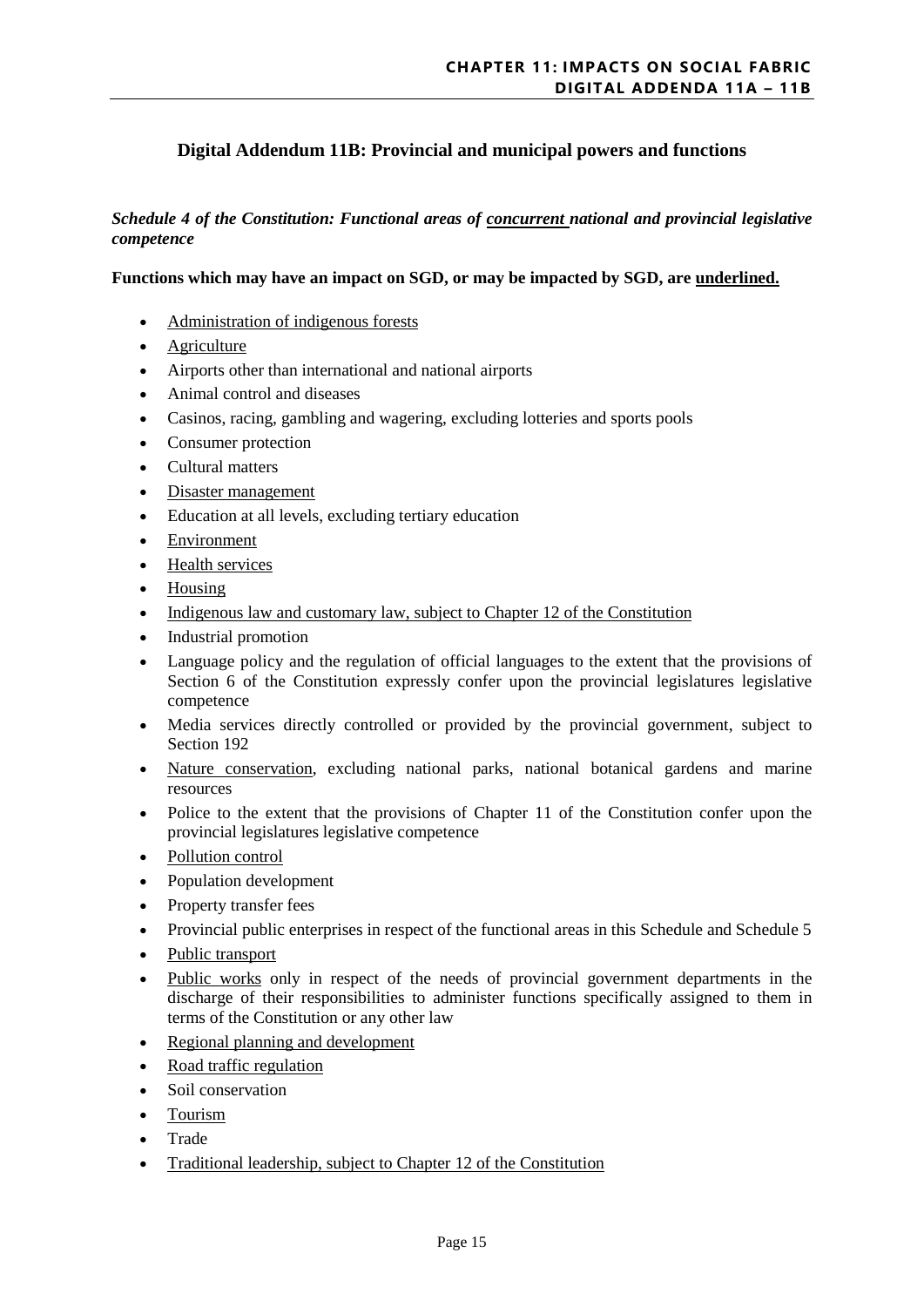- Urban and rural development
- Vehicle licensing
- Welfare services

#### **Part B: Municipalities**

The following local government matters to the extent set out in Section 155(6)(a) and (7):

- Air pollution
- Building regulations
- Child care facilities
- Electricity and gas reticulation
- Firefighting services
- Local tourism
- Municipal airports
- Municipal planning
- Municipal health services
- Municipal public transport
- Municipal public works only in respect of the needs of municipalities in the discharge of their responsibilities to administer functions specifically assigned to them under this Constitution or any other law
- Pontoons, ferries, jetties, piers and harbours, excluding the regulation of international and national shipping and matters related thereto
- Stormwater management systems in built-up areas
- Trading regulations
- Water and sanitation services limited to potable water supply systems and domestic wastewater and sewage disposal systems

#### *Schedule 5 of the Constitution: Functional areas of exclusive provincial legislative competence*

#### **Part A: Provincial functions**

- Abattoirs
- Ambulance services
- Archives other than national archives
- Libraries other than national libraries
- Liquor licences
- Museums other than national museums
- Provincial planning
- Provincial cultural matters
- Provincial recreation and amenities
- Provincial sport
- Provincial roads and traffic
- Veterinary services, excluding regulation of the profession